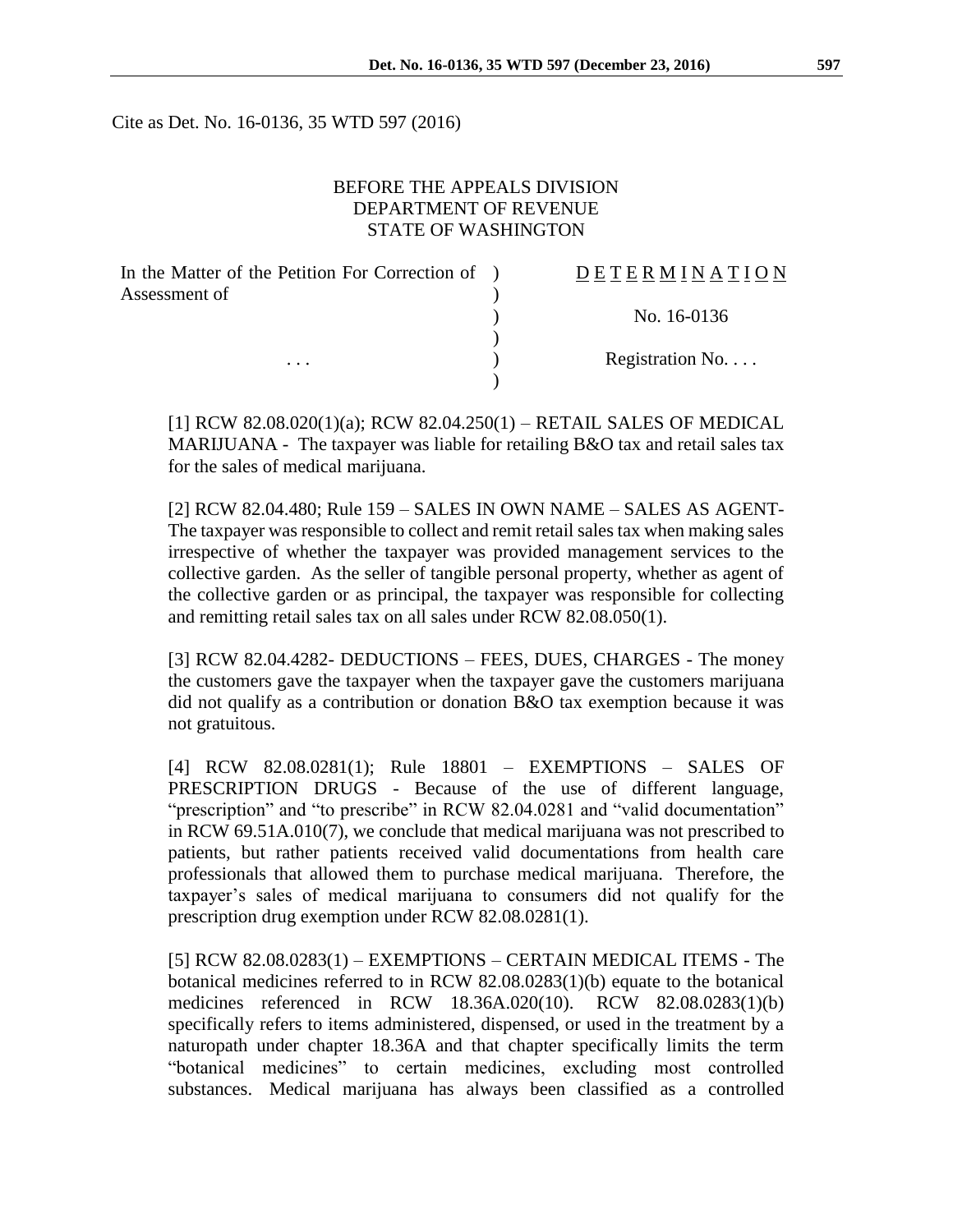substance, which is treated separately from the botanical medicines described in RCW 18.36A.020(10). Therefore, the taxpayer's sales of marijuana were not exempt from retail sales tax under RCW 82.08.0283(1).

Headnotes are provided as a convenience for the reader and are not in any way a part of the decision or in any way to be used in construing or interpreting this Determination.

Callahan, T.R.O. – A medical marijuana management company ("Taxpayer") protests the Department of Revenue's ("Department") assessment of retail sales tax and retailing business and occupation ("B&O") tax arguing that it was a management company only providing management services to a collective garden, and that neither party made retail sales. Taxpayer also argues that even if there were retail sales, those sales are exempt either as sales of drugs pursuant to a prescription or sales of medicines of a botanical origin. We deny the petition.<sup>1</sup>

### ISSUES

- 1. Did Taxpayer make retail sales of medical marijuana, and [are] the sales . . . subject to retail sales tax under RCW 82.08.020(1)(a) and retailing B&O tax under RCW 82.04.250(1)?
- 2. Whether the money Taxpayer received in exchange for the medical marijuana constitutes exempt donations under RCW 82.04.4282?
- 3. If Taxpayer made retail sales, are these sales exempt from retail sales tax as sales of drugs pursuant to a prescription under RCW 82.08.0281(1)?
- 4. If Taxpayer made retail sales, are these sales exempt from retail sales tax as sales of medicines of a botanical origin under RCW 82.08.0283(1)(b)?

### FINDINGS OF FACT

. . . was the President of [collective garden] according to the Washington Secretary of State. The collective garden was a medical marijuana store located [in Washington]. The collective garden registered with the Department on October 1, 2010, but closed its registration with the Department on March 31, 2012.

[President] operated under the business name of [Taxpayer], and registered with the Department on November 1, 2012. Taxpayer closed its registration with the Department on December 31, 2014. Taxpayer reported its gross income under the service & other activities B&O ("service B&O") tax classification from the fourth quarter of 2012 through the end of 2014. Taxpayer's address on file with the Department was . . . , WA . . . .

The Department's Taxpayer Account Administration ("TAA") Division investigated Taxpayer's business activities. TAA found Taxpayer operated a medical marijuana store at the address of . . . , WA . . . . On July 22, 2014, the TAA Division mailed a letter to Taxpayer, stating that Taxpayer

<sup>&</sup>lt;sup>1</sup> Identifying details regarding the taxpayer and the assessment have been redacted pursuant to RCW 82.32.410.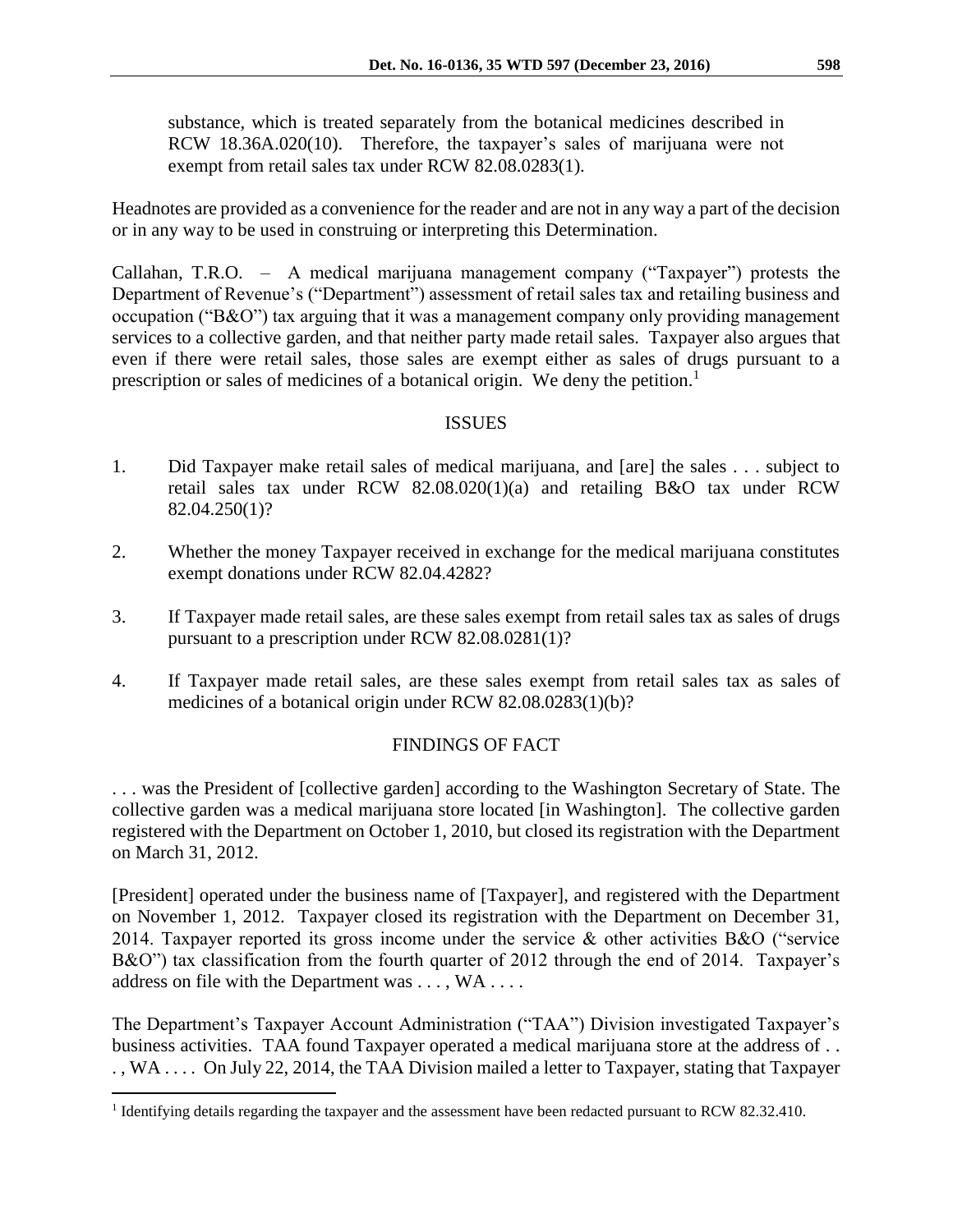reported its business activity to the Department as "selling or providing certain products in exchange for donations to consumers in Washington," and such activity does not qualify for a tax exemption. The July 22, 2014, letter advised Taxpayer on how to correctly report the sales of medical marijuana, and to amend previously filed returns if income was not correctly reported. Taxpayer did not respond to the Department's July 22, 2014, letter.

Due to lack of responses from Taxpayer, the Department mailed Taxpayer two letters dated August 22, 2014, and September 23, 2014, respectively, requesting a detailed business description and a completed schedule of gross income from Taxpayer. On October 21, 2014, Taxpayer's representative responded stating Taxpayer provided management services. Taxpayer's representative provided that Taxpayer did not make retail sales and did not collect any retail sales tax from the collective garden's members. Taxpayer completed the gross income schedule with zero income from retail sales and wholesale sales.

TAA determined that Taxpayer operated a medical marijuana store and made sales of medical marijuana at its premises as the successor of the collective garden because . . . was the President of the collective garden. On November 14, 2014, TAA issued an assessment against Taxpayer for the period of November 1, 2012, through June 30, 2014, based on estimated industry average. The assessment is in the amount of \$. . . , which consisted of service B&O tax small business credit of \$ . . . , retail sales tax of \$ . . . , retailing B&O tax of \$ . . . , a delinquent penalty of \$ . . . , interest of  $\$\ldots$ , and a 5% assessment penalty of  $\$\ldots$  Taxpayer did not pay the assessment and timely appealed contesting numerous aspects of the Department's assessment.

Taxpayer argues that it was a management company providing management services to the collective garden, and that neither party made taxable sales because the collective garden gave the medical marijuana or medical related products to its members in exchange for the members' donations. Taxpayer argues that even if either party made taxable sales, those sales are exempt from sales tax as prescription drugs under RCW 82.08.0281.<sup>2</sup> Taxpayer alternatively argues that those sales are exempt from sales tax as sales of a medicine of botanical origin under RCW 82.08.0283.

In support of its argument, Taxpayer provided a copy of its management agreement that it entered with the collective garden. The agreement, in relevant part, provided the following:

[Taxpayer] agrees to:

 $\overline{a}$ 

1. Keep [The collective garden's] meeting place open regular hours so that members of [The collective garden] may access [The Collective garden's] resources;

2. Staff [The collective garden's] office with professional personnel during regular hours if requested to do so;

3. Verify that [The collective garden's] resources are accessed only by [The collective garden's] authorized participating patients/members.

 $2$  The term "collective garden" is defined, generally, as "qualifying patients sharing responsibility for acquiring and supplying the resources required to produce and process cannabis for medical use . . . ." RCW 69.51A.085(2). The statutes governing collective gardens address the criminal and civil sanctions that might otherwise be imposed on collective gardens based solely on their assisting with the use of medical marijuana. Ch. 69.51A RCW.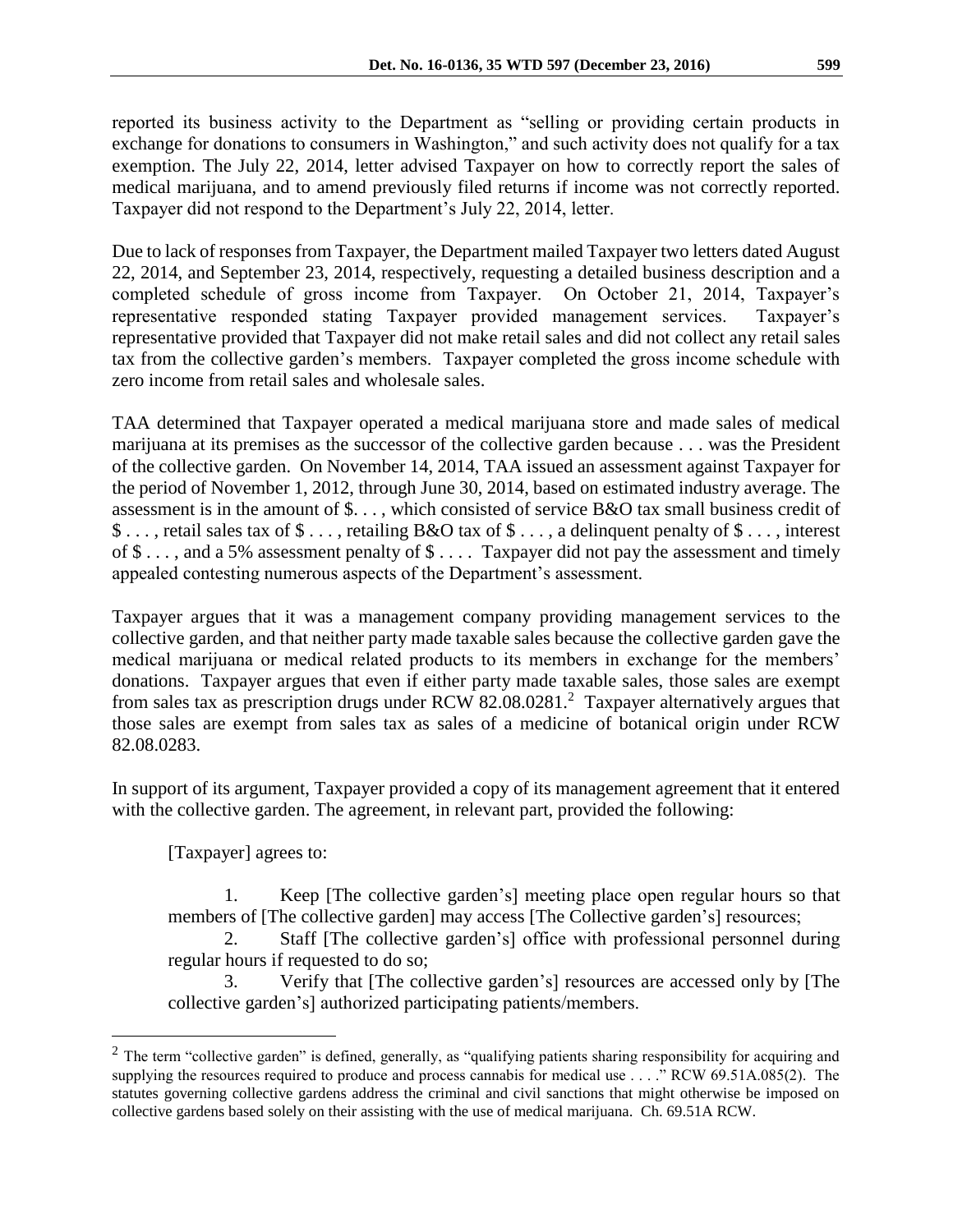4. Maintain member applications and resignations.

5. Verify that all prospective members are authorized patients within the meaning of RCW 69.51A.

6. Certify that all [The collective garden's] participating patients/members read and sign the membership agreement.

7. Certify that all participating patients/members complete and sign the membership application.

8. Maintain records of participating patients/members who to resign their membership and complete written resignation.

9. Maintain Certificates/Declarations of Authenticity when tendered.

10. Report to [The collective garden's] participating patients/members [Taxpayer's] expenditures made on behalf of [The collective garden].

[The collective garden] agrees to:

Pay [Taxpayer] reasonable fees and costs for performance of the above terms and conditions at a rate and schedule to be determined by further agreement, frequent review and negotiation.

# ANALYSIS

*1. Did Taxpayer Make Retail Sales of Medical Marijuana, and [Are] the Sales . . . Subject to Retail Sales Tax Under RCW 82.08.020(1)(a) and Retailing B&O tax Under RCW 82.04.250(1)?*

"Sale" means any transfer of the ownership of, title to, or possession of property for a valuable consideration. RCW 82.04.040(1). The term "retail sale" includes every sale of tangible personal property, subject to certain exclusions, none which apply here. RCW 82.04.050(1)(a). Retail sales are subject to retail sales tax under RCW 82.08.020(1)(a). Sellers must collect the full amount of the retail sales tax payable from buyers. RCW 82.08.050(1). If the seller fails to collect retail sales tax from the buyer and remit it to the Department, the seller becomes personally liable for the amount of the tax. RCW 82.08.050(3).

The term "seller" is a person "making sales at retail or retail sales to a buyer, purchaser, or consumer, whether as agent, broker, or principal." RCW 82.08.010(2); *see also* WAC 458-20-159 ("Rule 159"). As stated in Rule 159:

Every consignee, bailee, factor, agent or auctioneer authorized, engaged or employed to sell or call for bids on tangible personal property belonging to another, and, so selling or calling, is deemed a seller, and shall collect the retail sales tax upon all retail sales made by him, except sales of certain farm property as hereinafter provided.

Taxpayer alleges that the collective garden hired it to provide operational assistance, such as staffing the location, checking authorizations, documenting memberships, and accepting payments. Whether Taxpayer was the principal itself or was actually acting as an agent of a collective garden, the result is the same. Taxpayer's exchange of medical marijuana or marijuanainfused products for consideration constitute sales under RCW 82.04.040(1)(a). As the seller of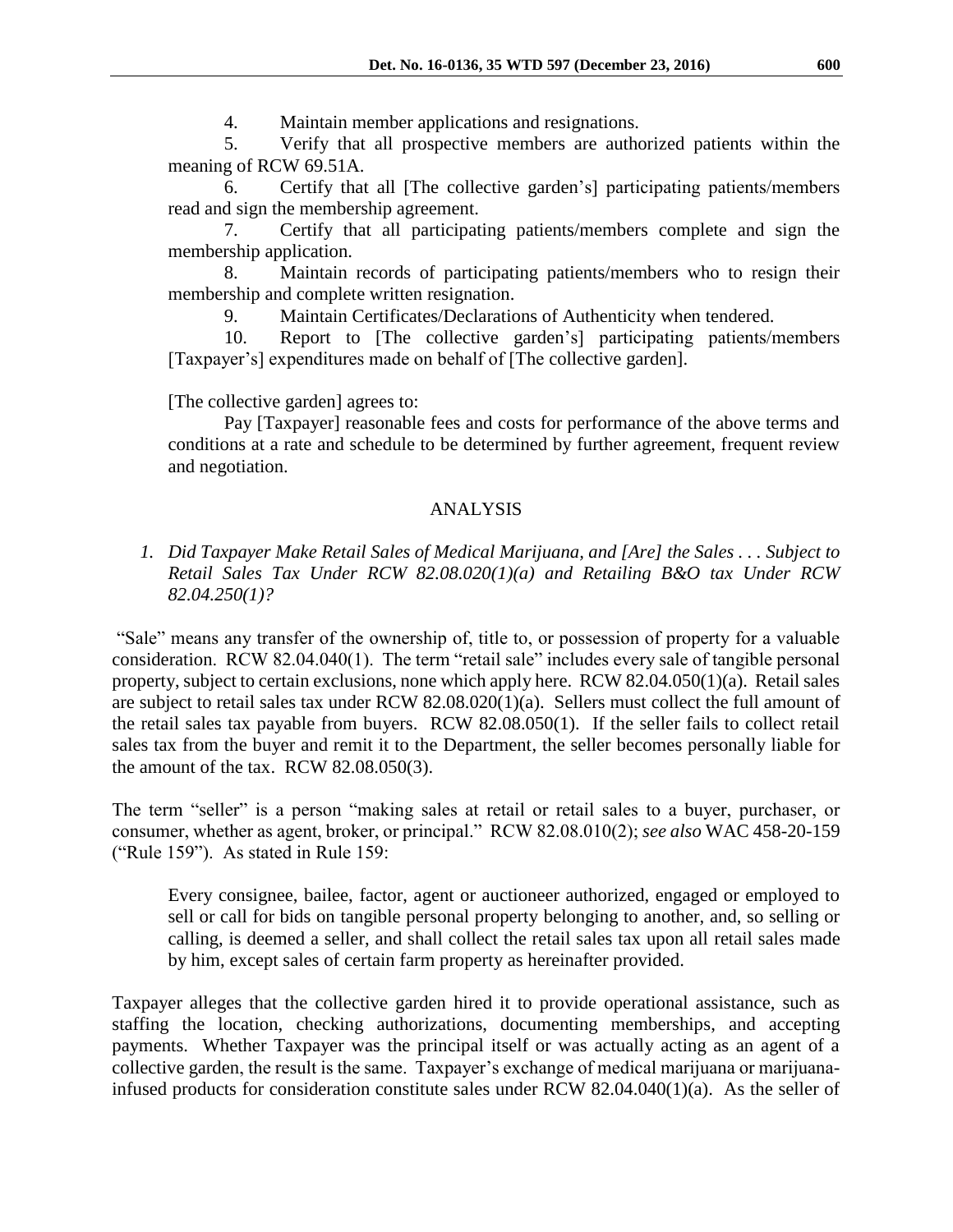tangible personal property here, whether as agent or as principal, Taxpayer is responsible for collecting and remitting retail sales tax on all sales under RCW 82.08.050(1).

Taxpayer argues that it did not sell tangible personal property as owner, but merely provided management services to the collective garden. Even if Taxpayer provided management services, however, this does not relieve it of its responsibility to collect and remit retail sales tax when making sales. Taxpayer was either [selling] tangible personal property as the owner or as an agent of the collective garden, and it was responsible for collecting and remitting retail sales tax on all sales.

Legislation passed in 2015 supports the conclusion that sales by collective gardens are subject to retail sales tax. RCW 82.08.9998(2) provides a temporary retail sales tax exemption for sales of marijuana and marijuana products by collective gardens in compliance with RCW 69.51A, from July 1, 2015, until June 30, 2016.<sup>3</sup> If collective gardens in compliance with RCW 69.51A were not making retail sales, the legislature would not have needed to pass these exemptions. *See* Det. No. 07-0168, 27 WTD 19 (2008). *City of Seattle v. State*, 136 Wn.2d 693, 698, 965 P.2d 619 (1998) (Statutes must be interpreted and construed so that all the language used is given effect, with no portion rendered meaningless or superfluous. (citing *Stone v. Chelan County Sheriff's Dep't,* 110 Wn.2d 806, 810, 756 P.2d 736 (1988); *Tommy P. v. Board of County Comm'rs,* 97 Wn.2d 385, 391, 645 P.2d 697 (1982)).

With respect to the retailing B&O tax, B&O tax is levied and collected "for the act or privilege of engaging in business activities." RCW 82.04.220(1). The legislature intended to impose the B&O tax on virtually all business activities carried on within the state. *Time Oil Co. v. State*, 79 Wn.2d 143, 483 P.2d 628 (171). Retail sales are subject to retailing B&O tax under RCW 82.04.250.

Since Taxpayer made retail sales of medical marijuana, it is liable for retailing B&O tax on these sales. Taxpayer argues it is a management company only, and that its services are subject to the service B&O tax. An agent selling tangible personal property with the authority to sell the property in its own name is also deemed the seller of such property for purposes of the B&O tax. RCW 82.04.480; Rule 159. For B&O tax purposes, Rule 159 provides:

**Agents and brokers.** Any person who claims to be acting merely as agent or broker in promoting sales for a principal or in making purchases for a buyer, will have such claim recognized only when the contract or agreement between such persons clearly establishes the relationship of principal and agent and when the following conditions are complied with:

(1) The books and records of the broker or agent show the transactions were made in the name and for the account of the principal, and show the name of the actual owner of the property for whom the sale was made, or the actual buyer for whom the purchase was made.

<sup>3</sup> Chapter 4, Laws of 2015, 2nd Spec. Sess. (2ESSHB 2136).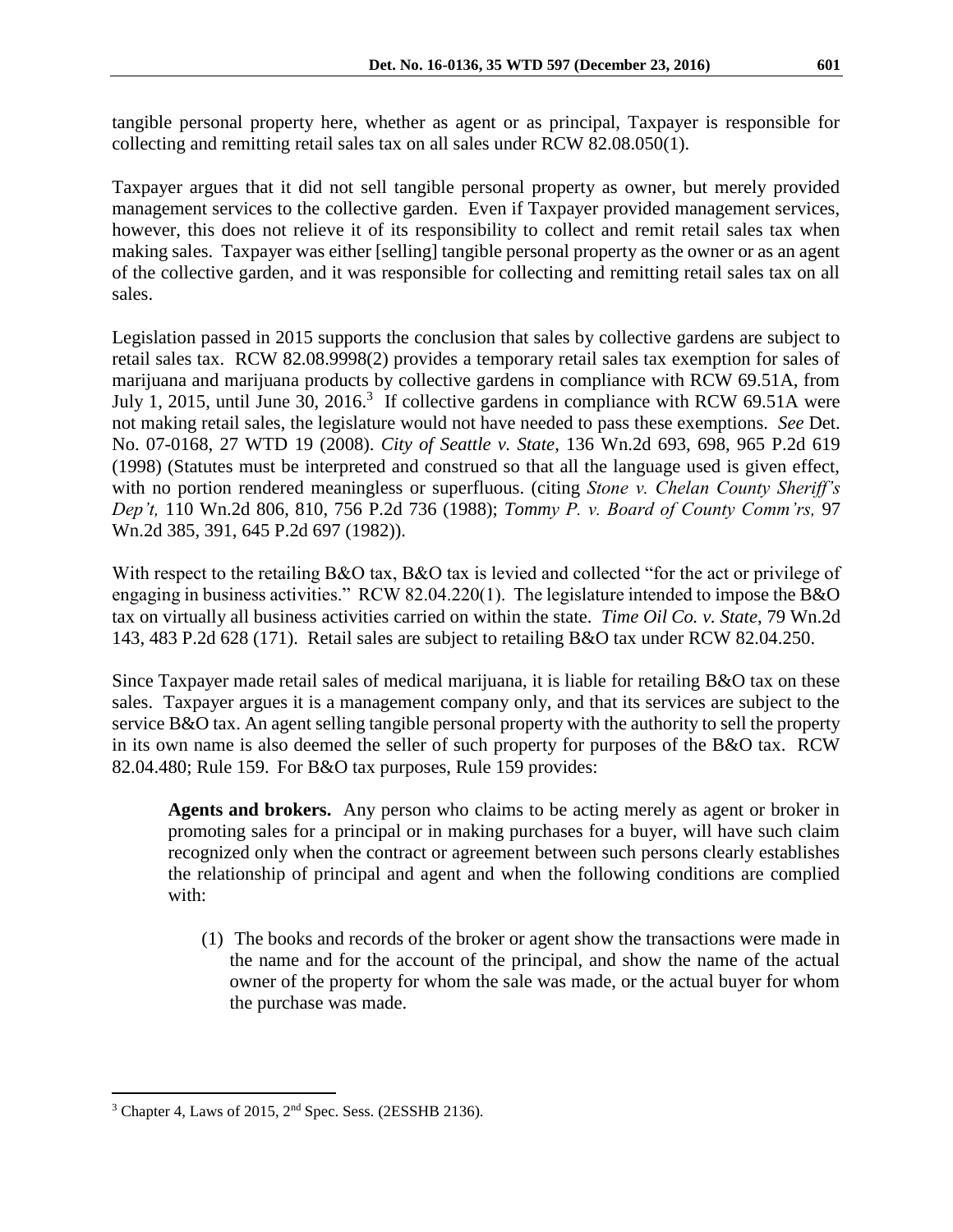(2) The books and records show the amount of gross sales, the amount of commissions and any other incidental income derived by the broker or agent from such sales.

**Service and other business activities.** Every consignee, bailee, factor, agent or auctioneer who makes a sale in the name of the actual owner, as agent of the actual owner, or who purchases as agent of the actual buyer, is taxable under the service and other business activities classification upon the gross income derived from such business.

## (Emphasis added.)

Taxpayer has provided neither its 1) books and records showing the transactions were made in the name and for the account of the principal, and showing the name of the actual owner of the property for whom the sale was made; nor 2) books and records showing the amount of gross sales, the amount of commissions, and any other incidental income derived by the broker or agent from such sales. A mere management agreement without the supporting documents listed above in accordance with Rule 159, is not sufficient to demonstrate Taxpayer was [acting] as the agent of the collective garden. Accordingly, Taxpayer is not treated as agent under Rule 159 and is therefore liable for retailing B&O tax on gross receipts from the sale of marijuana.

## *2. Whether the Money Taxpayer Received In Exchange for the Medical Marijuana Constitutes Donations?*

Taxpayer also argues that there were no taxable transactions because the collective garden gave the medical marijuana or marijuana related products in exchange for donations from its members. We do not find this argument supported by legal basis. For B&O and retail sales tax purposes, RCW 82.04.040(1) defines "sale" as, "[A]ny transfer of the ownership of, title to, or possession of property for a valuable consideration . . . ." as stated before. RCW 82.04.090 provides "value proceeding or accruing" means "consideration, whether money, credits, rights, or other property expressed in terms of money, actually received or accrued." RCW 82.04.090.

The money received in exchange for tangible personal property (in this case, marijuana) constitutes valuable consideration for purposes of RCW 82.04.040(1). Taxpayer's sales of marijuana are subject to retail sales tax under RCW 82.08.020, unless a specific exemption applied. Even if some of the customers contributed something other than money, those contributions in exchange for marijuana are still "valuable consideration." RCW 82.04.040.

If claiming an exemption, tax exemptions are narrowly construed. Taxation is the rule and exemption is the exception. *Budget Rent-A-Car, Inc. v. Dep't of Revenue*, 81 Wn.2d 171, 174, 500 P.2d 764 (1972). Anyone claiming a benefit or deduction from a taxable category has the burden of showing that he qualifies for it. *Id.* at 174-75.

Taxpayer argues that the money it received from its customers were donations not subject to B&O tax. RCW 82.04.4282 provides an exemption for B&O tax if the amounts received are bona fide contributions or donations: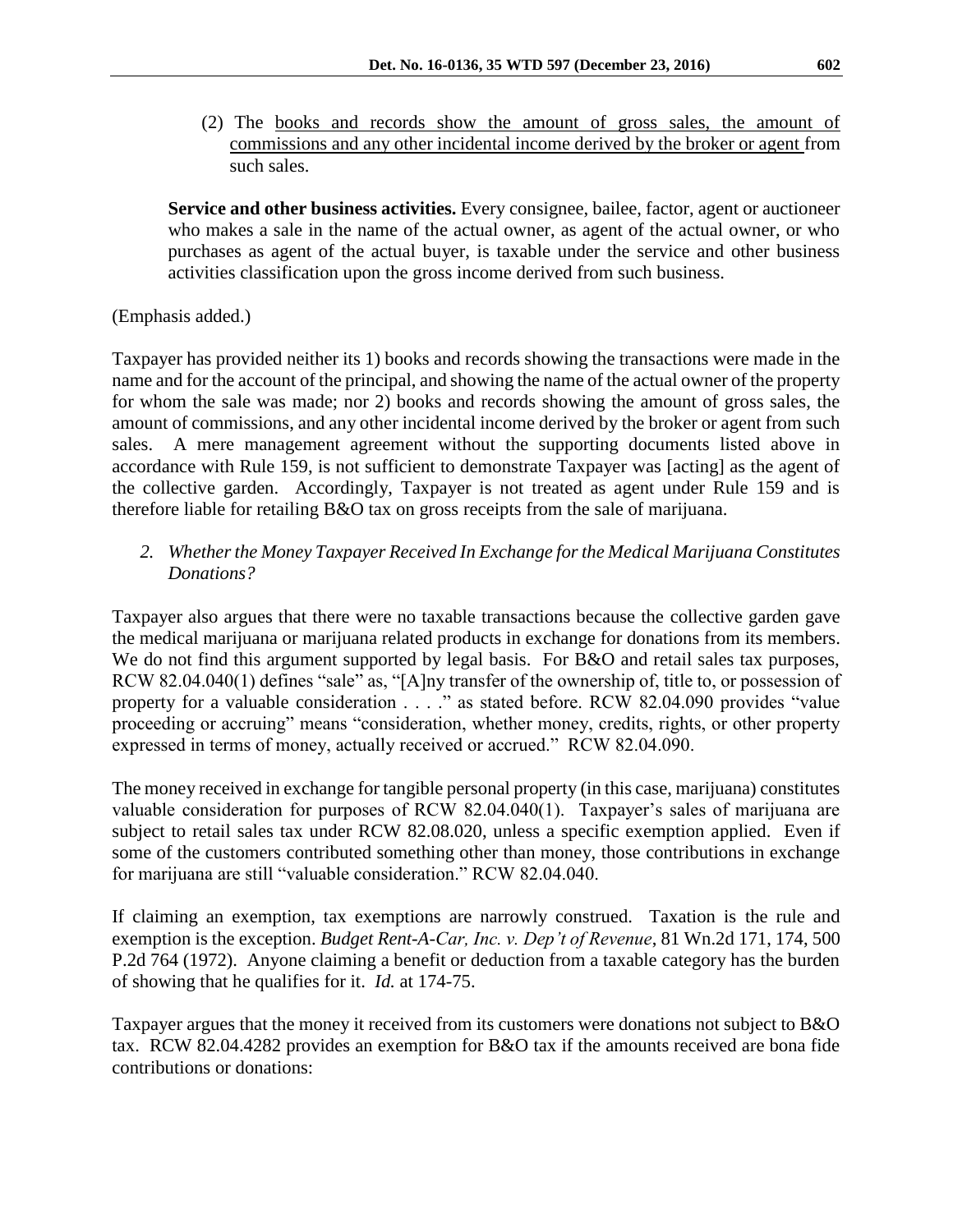In computing tax there may be deducted from the measure of [B&O] tax amounts derived from bona fide . . . donations, . . . . This section may not be construed to exempt any person, association, or society from tax liability upon selling tangible personal property, digital goods, digital codes, or digital automated services, or upon providing facilities or other services for which a special charge is made to members or others.

The term "donations" means "any other transfer of money or other property by a donor, provided the donor receives no significant goods, services, or benefits in return for making the gift." WAC  $458-20-169(g)(iii)$  (Rule  $169(g)(iii)$ ). In this case, Taxpayer argues the customers were the "donors." Yet the customers received marijuana, a significant good, when the customers left money.

There was no contribution or donation. Funds do not qualify as "contributions" or "donations" if the funds are not provided for a gratuitous purpose. *Analytical Methods v. Dep't of Revenue,* 84 Wn. App. 236, 243, 928 P.2d 1123 (1996); *see also* Det. No. 13-0156R, 33 WTD 199, 202 (2014). In *Analytical Methods,* the federal agency providing the funds received certain intellectual property rights. In our case, the customers received marijuana. The money the customers gave Taxpayer when Taxpayer gave them marijuana does not qualify as a contribution or donation because it is not gratuitous. Therefore, the sales are not exempt under RCW 82.04.0282.

# *3. Are the Sales of Medical Marijuana Exempt from Retail Sales Tax As Sales of Drugs Pursuant to A Prescription Under RCW 82.08.0281(1)?*

Taxpayer argues that even if it made retail sales, those sales are exempt as sales of drugs pursuant to a prescription under RCW 82.08.0281. RCW 82.08.0281(1) exempts from retail sales tax, "... . sales of drugs for human use dispensed or to be dispensed to patients, pursuant to a prescription."<sup>4</sup> WAC 458-20-18801 ("Rule 18801") explains that a seller may obtain an exemption certificate for this exemption: "A seller is not required to collect sales tax when it obtains a properly completed exemption certificate indicating prescription drugs, intended for human use sold to medical practitioners, nursing homes, and hospitals, will be put to an exempt use under the authority of a prescription." Rule 18801(403)(b). Otherwise, the retail sales tax must be collected. *Id.*

RCW 82.08.0281(4)(a) defines the term "prescription" as: "[A]n order, formula, or recipe issued in any form of oral, written, electronic, or other means of transmission by a duly licensed practitioner authorized by the laws of this state to prescribe." However, no licensed practitioner may prescribe medical marijuana in Washington.<sup>5</sup>

Under 21 U.S.C. § 812 and RCW 69.50.204, marijuana is a Schedule 1 controlled substance, which cannot be prescribed under federal and state law. *Seeley v. State*, 132 Wn.2d 776, 940 P.2d 604

<sup>4</sup> [Taxpayer does not argue that its medical marijuana is an exempt sale of prescription drugs because it is a "order, formula, or recipe." *See* RCW 82.08.0281. Because Taxpayer does not make this argument, we do not address it in this determination.]

<sup>&</sup>lt;sup>5</sup> The website for Washington's Department of Health provides, "Healthcare providers cannot write prescriptions for medical marijuana. They may only write recommendations that a patient has a medical condition that may benefit from the medical use of marijuana." http://www.doh.wa.gov/YouandYourFamily/Marijuana/MedicalMarijuanaCannabis/GeneralFrequentlyAskedQuesti ons#10 (last visited Nov. 24, 2014).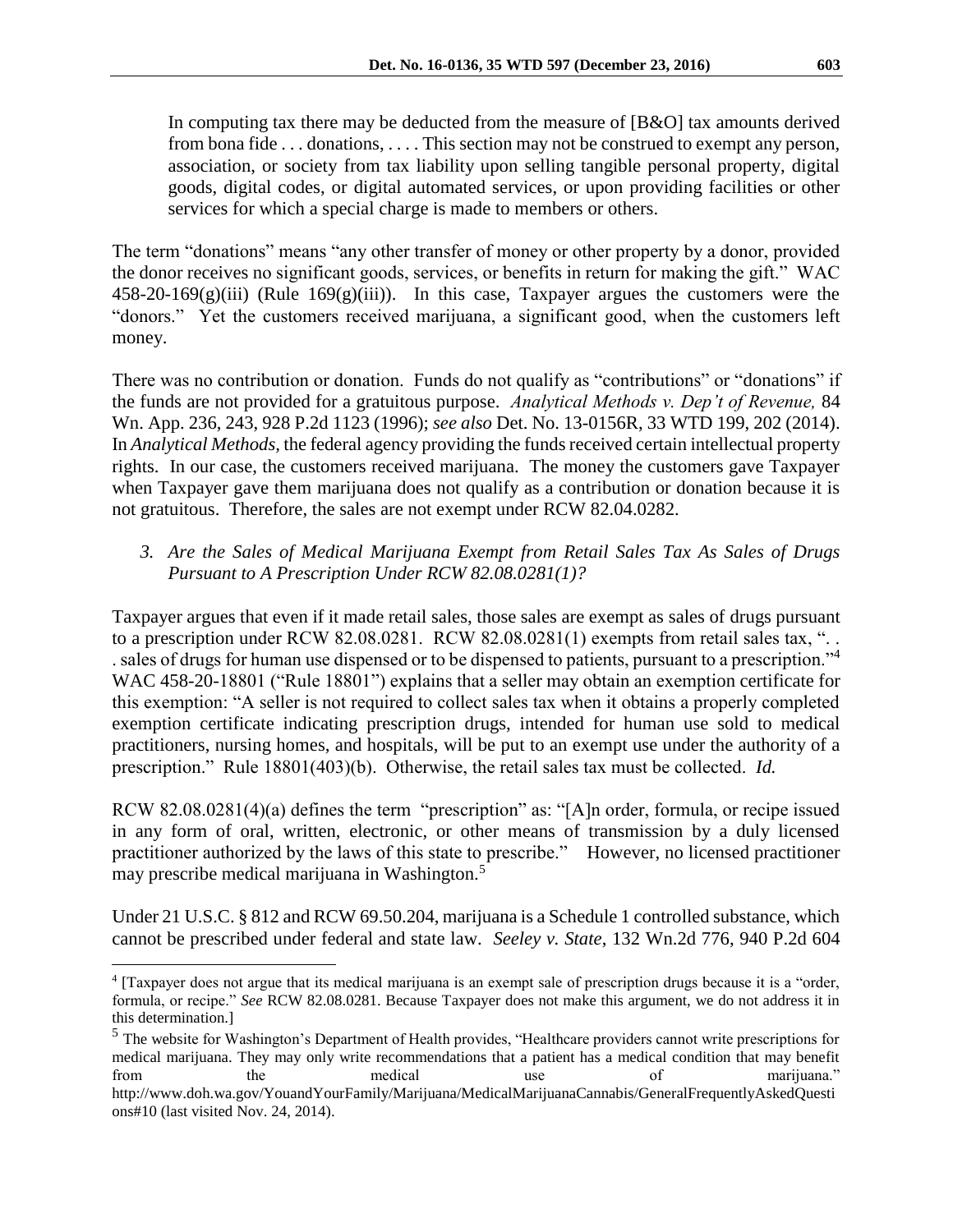(1997) (holding "[m]arijuana cannot be legally prescribed, nor can a prescription for marijuana be filled by a pharmacist in Washington . . . ."; *State v. Hanson*, 138 Wn. App. 322, 328-32, 157 P.3d 438 (2007) (holding Washington's Medical Use of Marijuana Act did not implicitly repeal marijuana's classification as a Schedule 1 controlled substance); *see also* Dep't of Revenue Special Notice dated May 31, 2011, entitled "Sales of Medical Cannabis Remain Subject to Sales Tax." Accordingly, medical marijuana is not covered by the exemption for prescription drugs.

We recognize that medical professionals can issue documentation authorizing the use of marijuana, but this does not change the outcome. The legislature enacted Chapter 69.51A RCW, which addresses medical marijuana. RCW 69.51A.030(2)(a) allows health care professionals, including naturopaths, to provide a patient with a valid documentation authorizing the medical use of marijuana,<sup>6</sup> provided certain requirements are met:

(2)(a) A health care professional may only provide a patient with valid documentation authorizing the medical use of cannabis or register the patient with the registry established in \*\*section 901 of this act if he or she has a newly initiated or existing documented relationship with the patient, as a primary care provider or a specialist, relating to the diagnosis and ongoing treatment or monitoring of the patient's terminal or debilitating medical condition, and only after:

(i) Completing a physical examination of the patient as appropriate, based on the patient's condition and age;

(ii) Documenting the terminal or debilitating medical condition of the patient in the patient's medical record and that the patient may benefit from treatment of this condition or its symptoms with medical use of cannabis;

(iii) Informing the patient of other options for treating the terminal or debilitating medical condition; and

(iv) Documenting other measures attempted to treat the terminal or debilitating medical condition that do not involve the medical use of cannabis.

(Emphasis added).<sup>7</sup>

 $\overline{a}$ 

(b) Proof of identity such as a Washington state driver's license or identicard, as defined in RCW 46.20.035.

(Emphasis added.)

<sup>7</sup> RCW 69.51A.010(4) defines a "qualifying patient" as a person who:

- (a) Is a patient of a health care professional;
- (b) Has been diagnosed by that health care professional as having a terminal or debilitating medical condition;
- (c) Is a resident of the state of Washington at the time of such diagnosis;

 $6$  RCW 69.51A.010(7) defines "valid documentation" as:

<sup>(</sup>a) A statement signed and dated by a qualifying patient's health care professional written on tamper-resistant paper, which states that, in the health care professional's professional opinion, the patient may benefit from the medical use of marijuana; and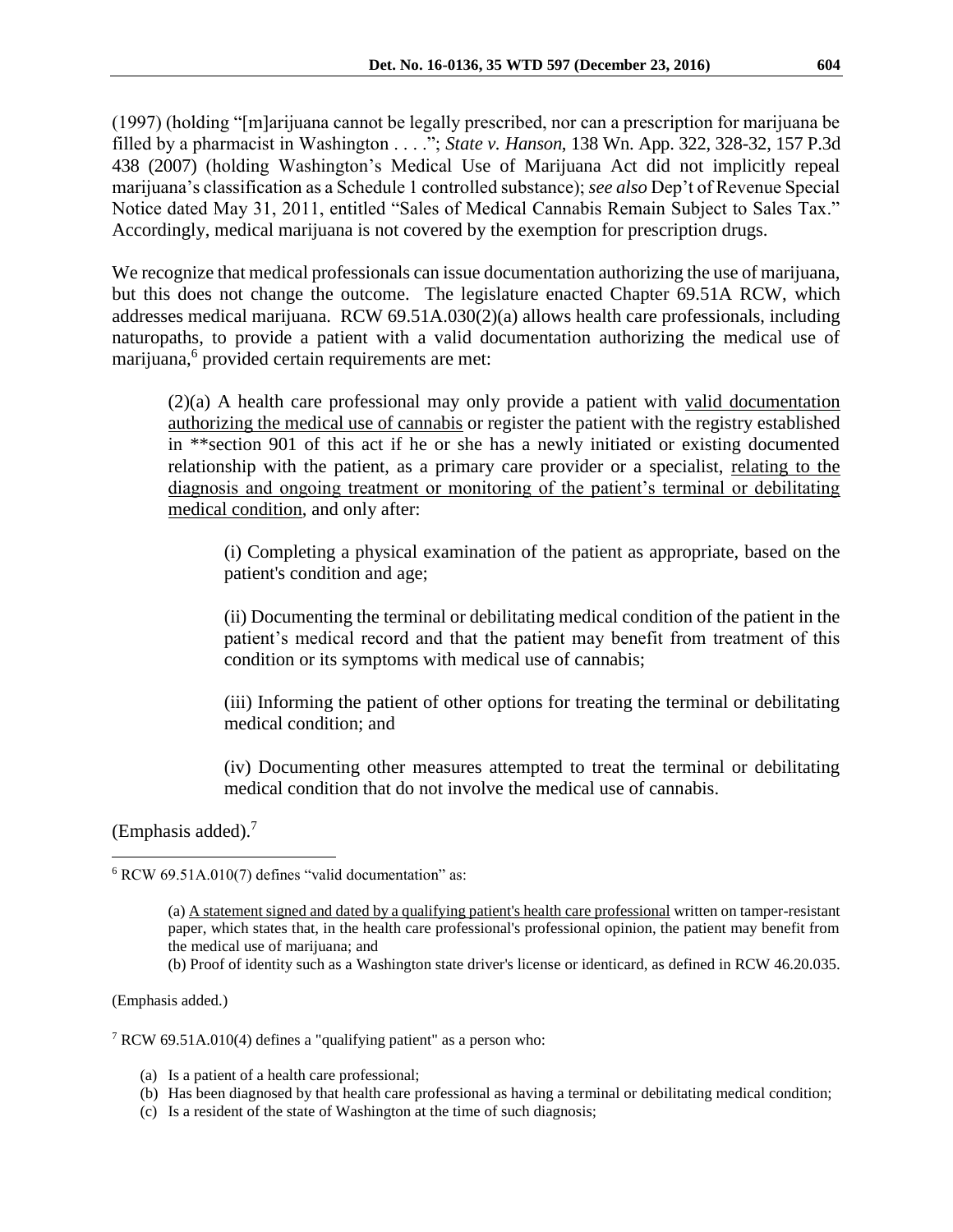Taxpayer has not shown any documentation indicating that its customers had documentation authorizing the use of marijuana. Even if Taxpayer could produce such documentation, such documentation does not support Taxpayer's claim for the tax exemption under RCW 82.04.0281. Taxpayer argues that a valid documentation (defined in RCW 69.51A.010(7)) that a health care professional is permitted to provide to a patient under RCW 69.51A.030(2)(a) equates to a prescription for purposes of RCW 82.08.0281. Taxpayer further contends that a document authorizing use of medical marijuana is a prescription. We disagree. Had the legislature intended such a result, it would not have added the words "to prescribe" to RCW 82.04.0281 in 2003. Chapter 69.51A RCW does not authorize medical professionals "to prescribe" medical marijuana.

Generally, a person claiming a tax exemption, exception, or deduction has the burden of proving he or she qualifies for the tax benefit. *Group Health Cooperative of Puget Sound, Inc. v. State Tax Comm'n*, 72 Wn.2d 422, 433 P.2d 201 (1967). Taxation is the rule; exemption is the exception. *Spokane County v. City of Spokane*, 169 Wash. 355, 358, 13 P.2d 1084 (1932). Exemptions from a taxing statute must be narrowly construed. *Budget Rent-A-Car, Inc. v. Dep't of Revenue*, 81 Wn.2d 171, 174, 500 P.2d 764 (1972); *Evergreen-Washelli Memorial Park Co. v. Dep't of Revenue*, 89 Wn.2d 660, 663, 574 P.2d 735 (1978).

The legislature used the language of "valid documentation," instead of "prescription" when addressing medical marijuana in chapter 69.51A RCW. The legislature's use of the concept of valid documentation, as opposed to prescription, was not the result of a relaxed use of language by the legislature. The legislature intended to limit the exemption in RCW 82.08.0281 to prescribed drugs. Where the legislature uses certain statutory language in one instance, and different language in another, there is a difference of legislative intent. *United Parcel Service, Inc. v. Dep't of Revenue*, 102 Wn.2d 355, 362, 687 P.2d 186 (1984); *Agrilink Foods, Inc. v. Dep't of Revenue*, 153 Wn.2d 392, 397, 103 P.3d 1226 (2005).

Because of the use of different language, "prescription" and "to prescribe" in RCW 82.04.0281 and "valid documentation" in RCW 69.51A.010(7), we conclude that medical marijuana is not prescribed to patients, but rather patients receive a valid documentation from a health care professional that allows them to purchase medical marijuana. Therefore, Taxpayer's sales of medical marijuana to consumers do not qualify for the prescription drug exemption under RCW 82.08.0281(1).

### *4. Are The Sales of Medical Marijuana Exempt from Retail Sales Tax As Sales of Medicines of A Botanical Origin Under RCW 82.08.0283(1)(b)?*

Taxpayer alternatively argues that those sales are exempt from sales tax as sales of a medicine of botanical origin under RCW 82.08.0283. In 1987, the Legislature began regulating and licensing naturopaths. RCW 18.36A. "The practice of naturopathic medicine includes . . . the prescription, administration, dispensing, and use . . . of . . . naturopathic medicines . . . ." RCW 18.36A.040. RCW 18.36A.020(10) defines the term "naturopathic medicines" as:

<sup>(</sup>d) Has been advised by that health care professional about the risks and benefits of the medical use of marijuana; and

<sup>(</sup>e) Has been advised by that health care professional that they may benefit from the medical use of marijuana.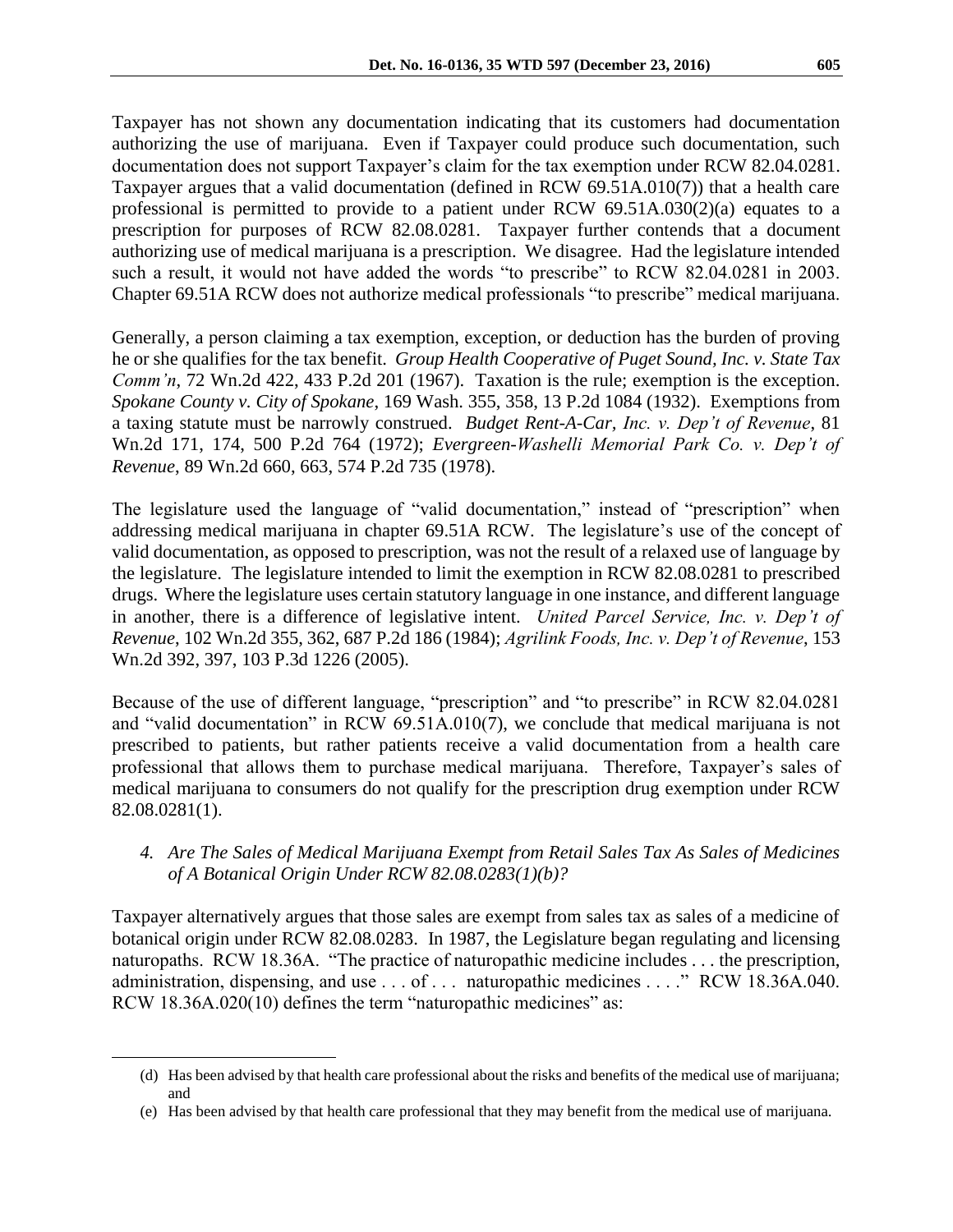[V]itamins; minerals; botanical medicines; homeopathic medicines; hormones; and those legend drugs and controlled substances consistent with naturopathic medical practice in accordance with rules established by the board. Controlled substances are limited to codeine and testosterone products that are contained in Schedules III, IV, and V in chapter 69.50 RCW.

(Emphasis added.) In 1998, the Legislature created a sales tax exemption for certain medicines used by naturopaths in their practice. RCW 82.08.0283(1) states, among other things, that the retail sales tax shall not apply to the sale of:

(b) Medicines of mineral, animal, and botanical origin prescribed, administered, dispensed, or used in the treatment of an individual by a person licensed under chapter 18.36A RCW;. . . .

(Emphasis added.)

Later the same year, citizens of Washington approved Initiative 692, codified at RCW 69.51A. RCW 69.51A.030(2)(a) allows health care professionals to issue an "authorization" to patients informing them that they may benefit from the use of medical marijuana. Those health care professionals are to discuss with their patients the benefits and risks of using marijuana. Neither the initiative, nor the Legislature's 2011 amendments to it, legalize the commercial sale of medical marijuana. *See State v. Reis*, 183 Wn.2d 197, 201, 351 P.3d 127 (2015). Rather, the primary purpose of the initiative was to provide an affirmative defense to criminal prosecution for individuals charged with possession of marijuana, if those individuals had valid authorization from a health care professional. *Id*. at 209-11. The initiative said nothing about the creation of a tax exemption for medical marijuana.

The authorizations permitted by the initiative were originally limited to physicians and did not permit naturopaths to issue authorizations. 1999 c. 2 § 6. Only in 2010 did naturopaths become able to issue an authorization for medical marijuana. 2010 c. 284 § 2 (effective June 10, 2010).

Both federal and state law classify marijuana as a Schedule I controlled substance. 21 U.S.C. § 812(c)(10); RCW 69.50.204(c)(22). Consistent with this classification, RCW 18.36A.020(10) limits the legend drugs and controlled substances a naturopath may prescribe to certain Schedule III, IV, and V substances as permitted by rules of the state board of naturopathy. But the statute does not permit naturopaths to use Schedule I or II legend drugs or controlled substances in their practice, nor does it permit naturopaths to use controlled substances not approved by the board of naturopathy in their practice. This statute makes a clear distinction between controlled substances, such as medical marijuana, and botanical medicines. Under RCW 18.36A.040 and 18.36A.020(10), naturopaths cannot prescribe, administer, dispense, or use medical marijuana in their practice since it is a Schedule I controlled substance. The Washington Supreme Court recognized this in *Seeley*. The Court upheld the Legislature's classification and held: "Marijuana cannot be legally prescribed, nor can a prescription for marijuana be filled by a pharmacist in Washington . . . ." *Id*. at 783.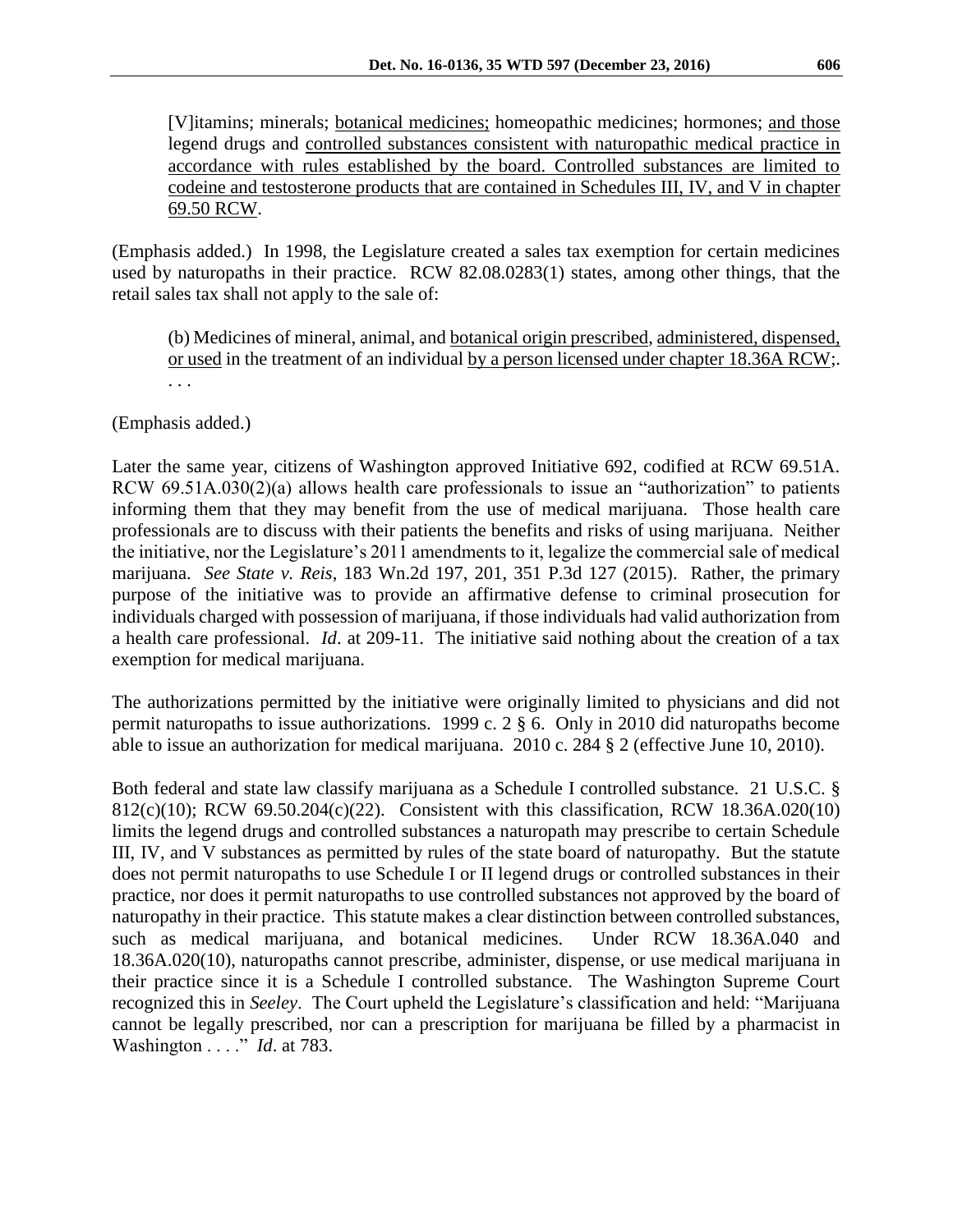Taxpayer argues that since medical marijuana is of botanical origin, and because naturopaths are health care professionals allowed to provide patients with a valid documentation authorizing the medical use of marijuana, the sale of medical marijuana is exempt from taxation under RCW 82.08.0283(1).

The first problem in this case is that Taxpayer has not shown that the medical marijuana it sold was administered, dispensed, or used in the treatment by a naturopath. However, even if Taxpayer could show this, chapter 18.36A prohibits medical marijuana from being a "naturopathic medicine." *See* RCW 18.36A.020(10). RCW 18.36A.020(10) makes a clear distinction between controlled substances, such as medical marijuana and botanical medicines. If we were to conclude that because marijuana is of botanical origin, RCW 82.08.0283(1) exempts the sale of marijuana from taxation, we would render meaningless the distinction drawn between controlled substances and botanical medicines in RCW 18.36A.020(10).

Statutory provisions must be read in their entirety and construed together (*ITT Rayonier, Inc. v. Dalman*, 122 Wn.2d 801, 807 (1993)), and construed in a manner consistent with the general purpose of the statute (*Graham v. State Bar Ass'n*, 86 Wn.2d 624, 627, 548 P.2d 310 (1976)). "Strained, unlikely or unrealistic" statutory interpretations are to be avoided. *Bour v. Johnson*, 122 Wn.2d 829, 835 (1993); *Christie-Lambert v. McLeod*, 39 Wn. App. 298, 302 (1984)(A statutory provision should be interpreted to avoid strained or absurd consequences that could result from a literal reading). We are required, when possible, to give effect to every word, clause, and sentence of a statute. Det. No. 04-0180E, 26 WTD 206 (2007). No part should be deemed inoperative or superfluous unless the result of obvious mistake or error. *Id*. (Citing *Cox v. Helenius*, 103 Wn.2d 383, 387-88 (1985)).

We conclude that the botanical medicines referred to in RCW 82.08.0283(1)(b) equate to the botanical medicines referenced in RCW 18.36A.020(10). RCW 82.08.0283(1)(b) specifically refers to items administered, dispensed, or used in the treatment by a naturopath under chapter 18.36A and that chapter specifically limits the term "botanical medicines" to certain medicines, excluding most controlled substances. Medical marijuana has always been classified as a controlled substance, which is treated separately from the botanical medicines described in RCW 18.36A.020(10). Any other reading of RCW 82.08.0283(1) is contrary to the rules of statutory construction and interpretation outlined immediately above. We, therefore, conclude that Taxpayer's sales of marijuana are not exempt from retail sales tax under RCW 82.08.0283(1).

The 2015 legislation regarding medical marijuana only reinforces this interpretation. Laws of 2015, ch. 70, Section 17(7)(b). Section 17(7)(c) makes it clear that a naturopath cannot prescribe medical marijuana: "[a]n authorization is not a prescription as defined in RCW 69.50.101." Also, medical marijuana remains a Schedule 1 drug under the state's Controlled Substances Act after the Governor's veto of Sections 42 and 43. *See* Governor's veto message, Laws of 2015, ch. 70, p. 71-72.

The other 2015 legislation regarding medical marijuana, Laws of 2015, 2d Spec. Sess. ch 4, Sections 207 and 208, establishes an exemption from retail sales tax and use tax for sales of medical marijuana from July 1, 2015, [through] June 30, 2016 . . . . The intent section states that "[i]t is also imperative to distinguish that the authorization for medical use of marijuana is different